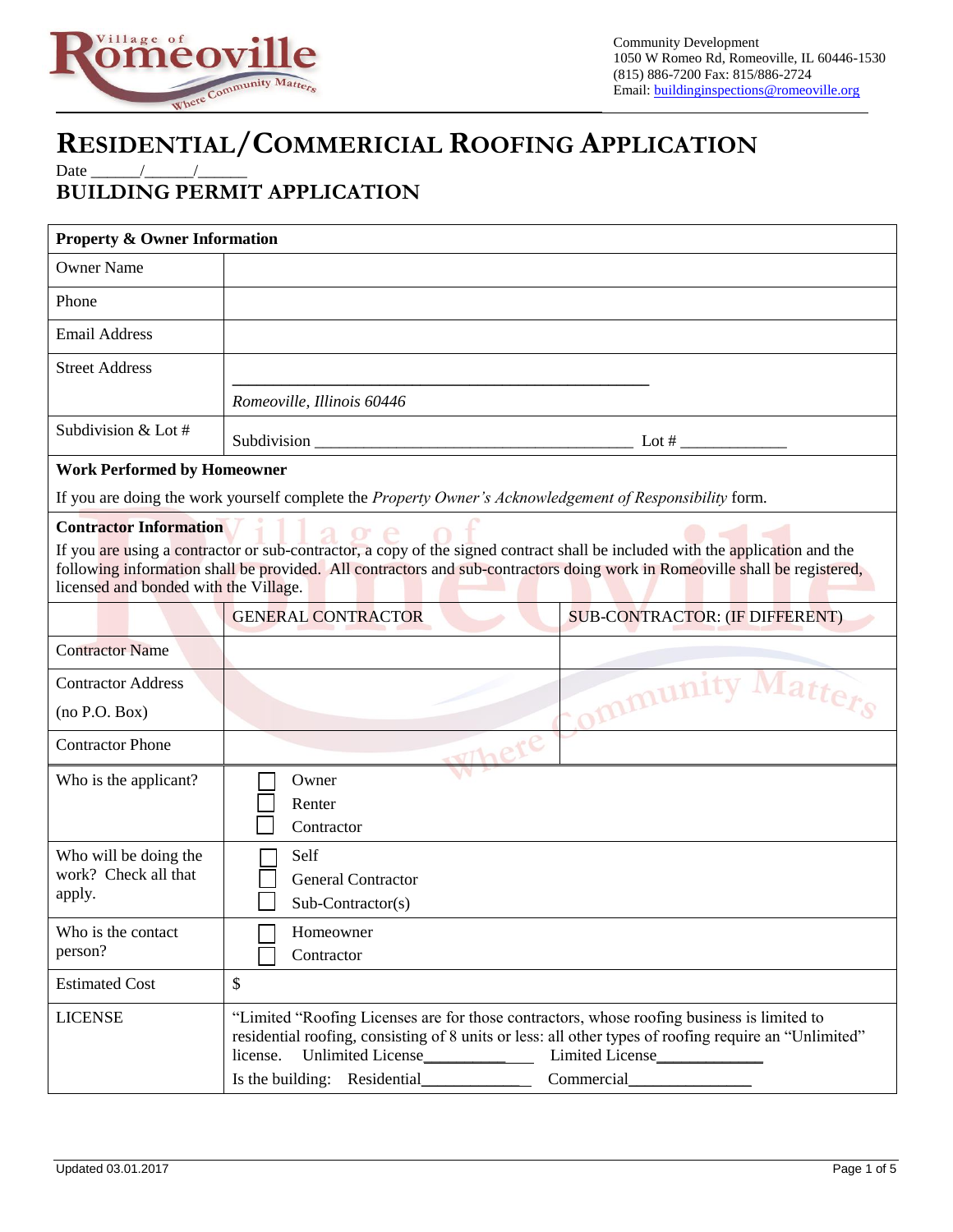| <b>Office Use Only</b> |                       |
|------------------------|-----------------------|
| Application Date:      | <b>Status Sticker</b> |
| Received By:           | OFFICIAL USE ONLY     |
|                        |                       |
| Permit#:               | Cost of Permit:       |

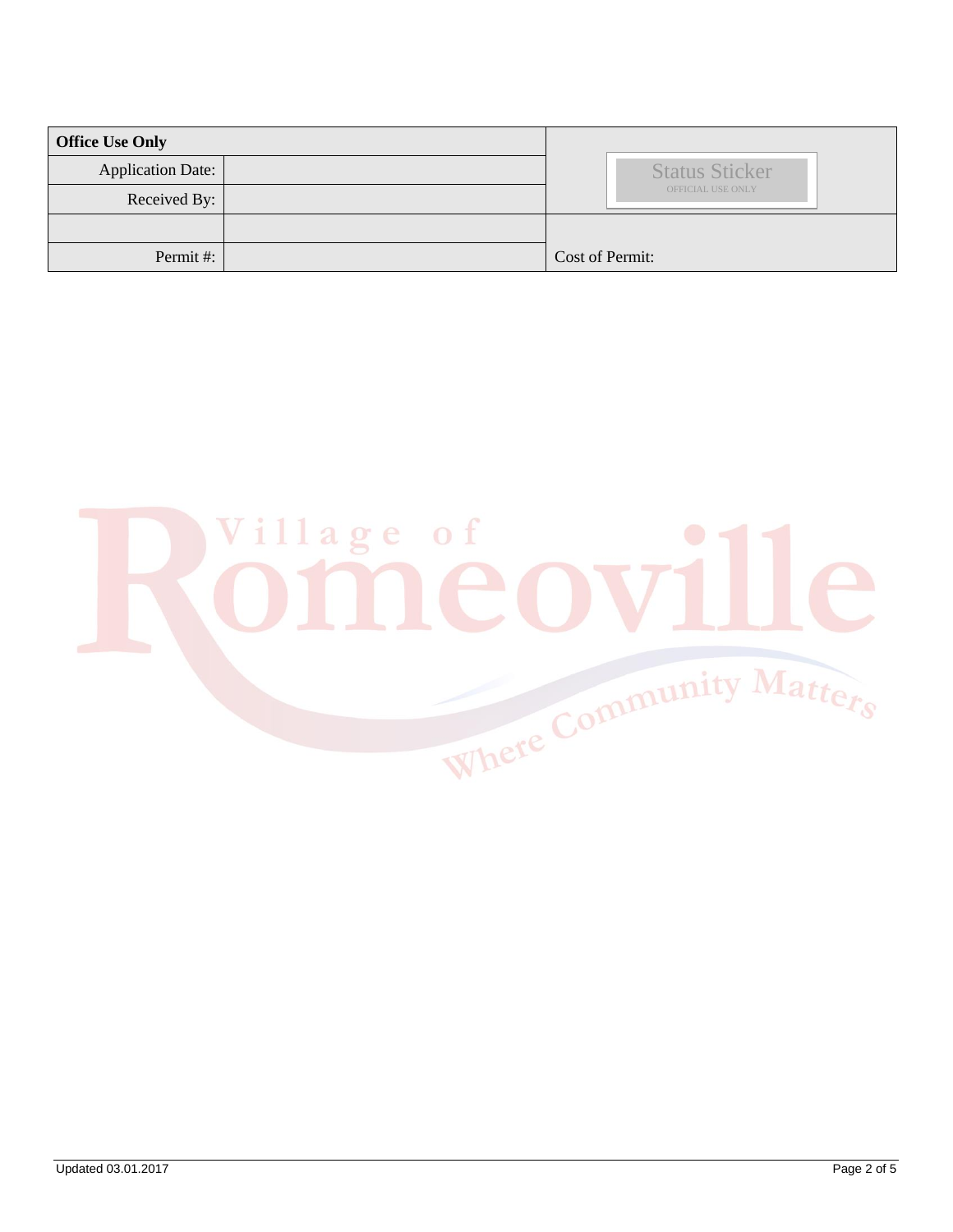## **Construction Requirements:**

| Please read the requirements and place $a \checkmark$ in the column to the left to confirm that you understand.                                                                                                                                                                                                                                                                                                                                                                                                                                          | <b>Office</b><br><b>Use</b> |  |
|----------------------------------------------------------------------------------------------------------------------------------------------------------------------------------------------------------------------------------------------------------------------------------------------------------------------------------------------------------------------------------------------------------------------------------------------------------------------------------------------------------------------------------------------------------|-----------------------------|--|
| <b>General Requirements</b>                                                                                                                                                                                                                                                                                                                                                                                                                                                                                                                              |                             |  |
|                                                                                                                                                                                                                                                                                                                                                                                                                                                                                                                                                          |                             |  |
| Note!! Only two (2) layers of roof coverings are permitted by the Building Code. Roofs with existing 3/8<br>sheathing may replace up to six $(6)$ 4' x 8' sheets of sheathing (span ratings are required). If more than six $(6)$<br>4' x 8' sheets of sheathing are replaced, then the entire existing roof 3/8 sheathing shall be removed and<br>replaced with not less than 7/16 sheathing. At no time shall 2 layers of roof sheathing be allowed. All roofs<br>framed 24" on center or greater shall have H clips installed for panel edge support. |                             |  |
| Shingles can only be installed on roof slopes not less than two and one-half units vertical in 12 units<br>horizontal $(2 \frac{1}{2}; 12)$ or greater.                                                                                                                                                                                                                                                                                                                                                                                                  |                             |  |
| An ice and water barrier is required to extend from the eave's edge to a point not less than 24 inches inside the<br>exterior wall line of the dwelling and detached garage (see Exhibit A). All valleys on dwellings shall have ice<br>and water barrier installed 18 inches from the center of the valley each way for the full length of the valley.<br>Felt paper must be installed for the remainder of the roof.                                                                                                                                   |                             |  |
| ALL DWELLING AND GARAGE EAVES SHALL BE EQUIPPED WITH GUTTERS,<br><b>DOWNSPOUTS AND ELBOWS ADEQUATELY DESIGNED AND INSTALLED TO</b><br><b>ACCOMMODATE ROOF DRAINAGE.</b> All roof drainage shall be discharged through this system. All<br>gutter flashing and Overhang Drip Edge (ODE) flashing shall be installed regardless if there is an existing<br>freeze board or a "kick out" in the fascia (see Exhibit B).                                                                                                                                     |                             |  |
| All roof drainage shall be discharged into approved drainage easements only and at no time shall it<br>discharge onto adjoining properties. All roofing products must be installed per manufacturer's                                                                                                                                                                                                                                                                                                                                                    |                             |  |
| specifications.                                                                                                                                                                                                                                                                                                                                                                                                                                                                                                                                          |                             |  |
| All roof and soffit ventilation shall meet the manufacturer's installation requirements and the 2015 IBC and/or<br>2015 IRC.                                                                                                                                                                                                                                                                                                                                                                                                                             |                             |  |
| Indicate what type of roof and material will be installed. All<br><b>Residential and Commercial roofs shall meet the 2015</b><br>International Residential Code, 2015 International Building<br>Code and the 2015 International Energy Conservation Code.                                                                                                                                                                                                                                                                                                |                             |  |
|                                                                                                                                                                                                                                                                                                                                                                                                                                                                                                                                                          |                             |  |
|                                                                                                                                                                                                                                                                                                                                                                                                                                                                                                                                                          |                             |  |
|                                                                                                                                                                                                                                                                                                                                                                                                                                                                                                                                                          |                             |  |
|                                                                                                                                                                                                                                                                                                                                                                                                                                                                                                                                                          |                             |  |
|                                                                                                                                                                                                                                                                                                                                                                                                                                                                                                                                                          |                             |  |
|                                                                                                                                                                                                                                                                                                                                                                                                                                                                                                                                                          |                             |  |
|                                                                                                                                                                                                                                                                                                                                                                                                                                                                                                                                                          |                             |  |
|                                                                                                                                                                                                                                                                                                                                                                                                                                                                                                                                                          |                             |  |
|                                                                                                                                                                                                                                                                                                                                                                                                                                                                                                                                                          |                             |  |
|                                                                                                                                                                                                                                                                                                                                                                                                                                                                                                                                                          |                             |  |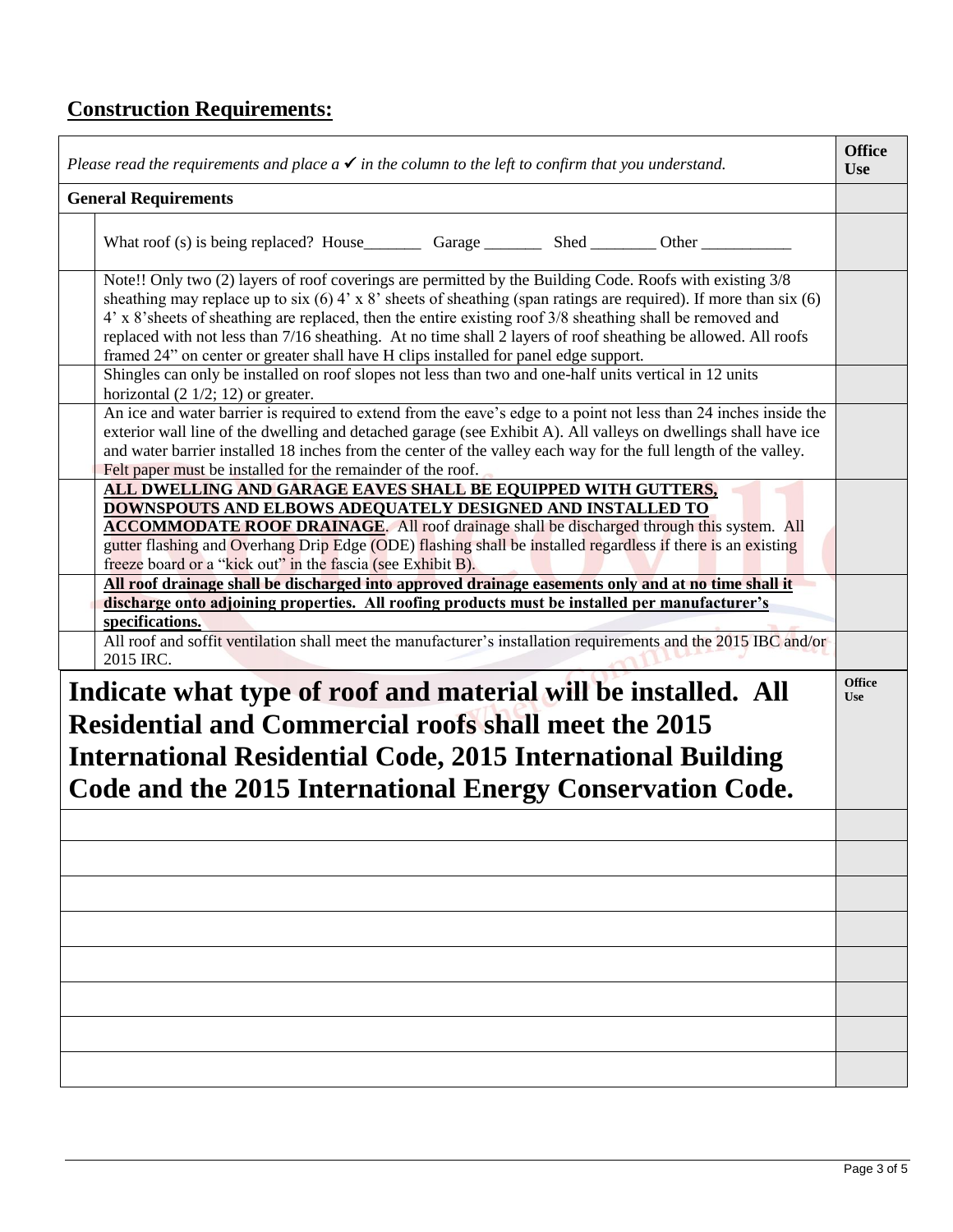| <b>Exhibit B</b><br><b>Gutter</b><br><b>Rake Edge Flashing</b><br><b>Gutter Flashing</b><br>Underlayment may be installed<br>over the gutter flashing                                                   |
|---------------------------------------------------------------------------------------------------------------------------------------------------------------------------------------------------------|
| <b>Office</b><br><b>Permit &amp; Inspection Requirements</b><br><b>Use</b><br>Please read the requirements and place $a \checkmark$ in the box to the left to confirm that you understand.              |
| The Building Permit shall be posted in the building's window where it can be seen from the street.                                                                                                      |
| Each phase of construction shall be inspected and approved by the Village of Romeoville prior to proceeding<br>to the next stage of construction.                                                       |
| • A final inspection.                                                                                                                                                                                   |
| All inspections shall be scheduled in advance by calling (815)886-7200 or by emailing<br>building inspections @ romeoville.org. Your permit number shall be provided when inspections are<br>scheduled. |
| • Failure to call for required inspections may result in a "STOP WORK ORDER".                                                                                                                           |
| • Should you fail an inspection, a re-inspection fee shall be paid before continuing work and before<br>scheduling another inspection. <b>INVOICED AFTER 5 DAYS.</b>                                    |
| A FINAL INSPECTION SHALL BE PERFORMED WHEN THE ROOF AND GUTTERS<br>HAVE BEEN INSTALLED. Once the inspection passes, a Certificate of Completion will be<br>issued.                                      |
| The project shall start within ninety (90) days from the date the permit is issued and completed within one<br>hundred and eighty (180) days.                                                           |